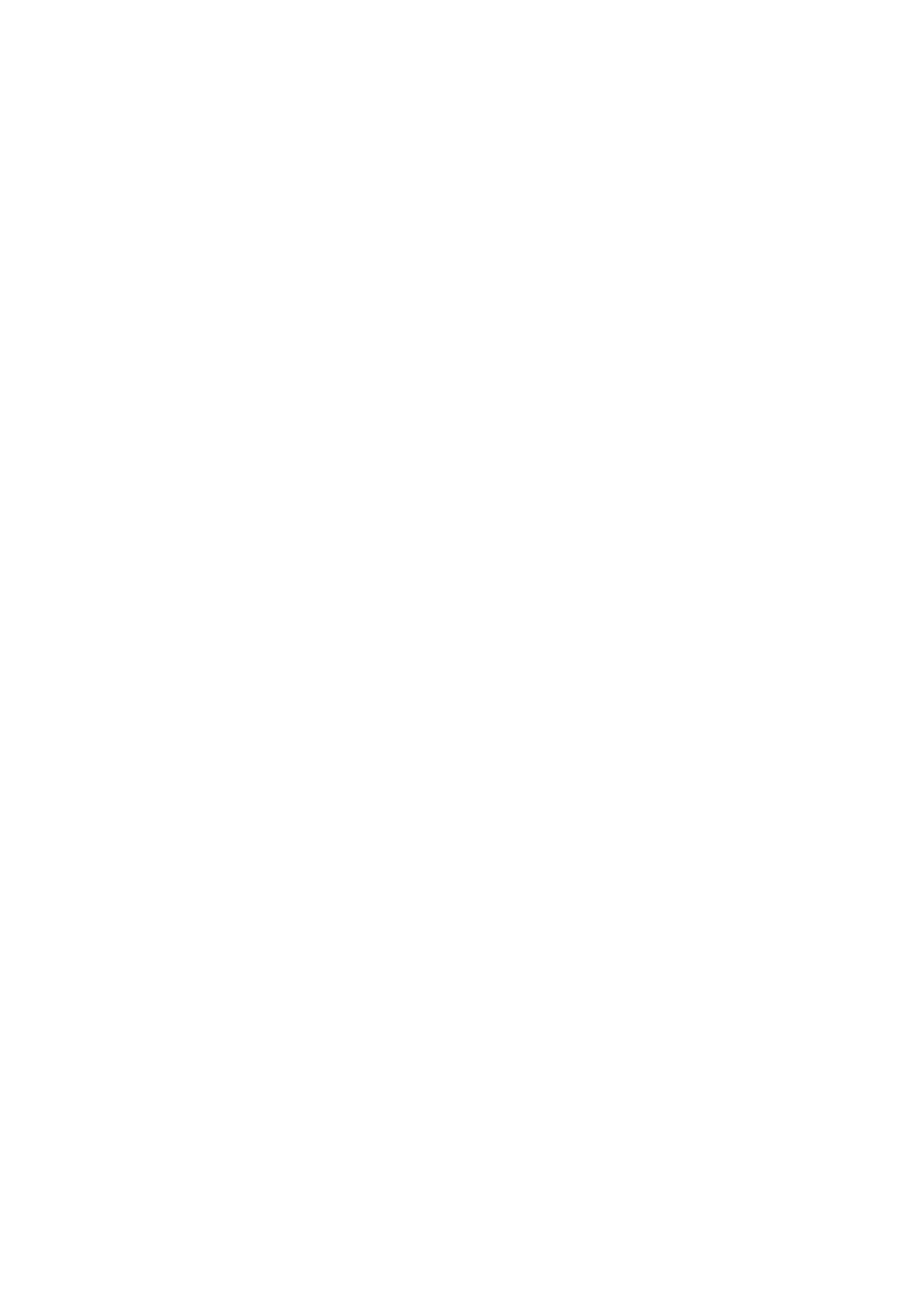#### Overview: *continued…*

#### Physical Distancing:

- 1 metre inside. PPTA recommend 1 ½ metres between staff.
- 2 metres outside.
- 1 metre on public transport.
- School assemblies will not take place as will other large gatherings of students.

#### Face Coverings:

- Masks are strongly recommended for all staff and students while at Traffic Light Orange when in indoor spaces. The school has appropriate masks available for the staff and while students are recommended to bring their own, there are masks available for students to use also.
- Masks should be the medical grade masks or higher (as previous instructions). The masks available at the office are medical grade.
- Masks can be removed for sport and for eating / drinking.

#### Vaccinations:

- The Vaccination Mandate ended at 11.59pm on **4 April**. All workers in early learning services, schools and kura will no longer be required to be vaccinated to work with children or students, or to work on site where children and young people might be present. Volunteer workers will also no longer be required to be vaccinated.
- Staff currently have received the first 2 doses of the vaccination, as per the previous health order.
- For staff that wish to know about available vaccine, more information can be found on the both the [Pfizer](https://govt.us3.list-manage.com/track/click?u=2f59fcd18a691d315b5a045cb&id=684eaabb46&e=d07dd4ee7f) [and AstraZeneca boosters here.](https://govt.us3.list-manage.com/track/click?u=2f59fcd18a691d315b5a045cb&id=684eaabb46&e=d07dd4ee7f)

#### Ventilation:

- Wherever possible, please have windows and doors open and consider doing some work outside.
- The Ministry of Education have supplied  $CO<sub>2</sub>$  monitors to schools and have portable air cleaners are expected to distributed to schools.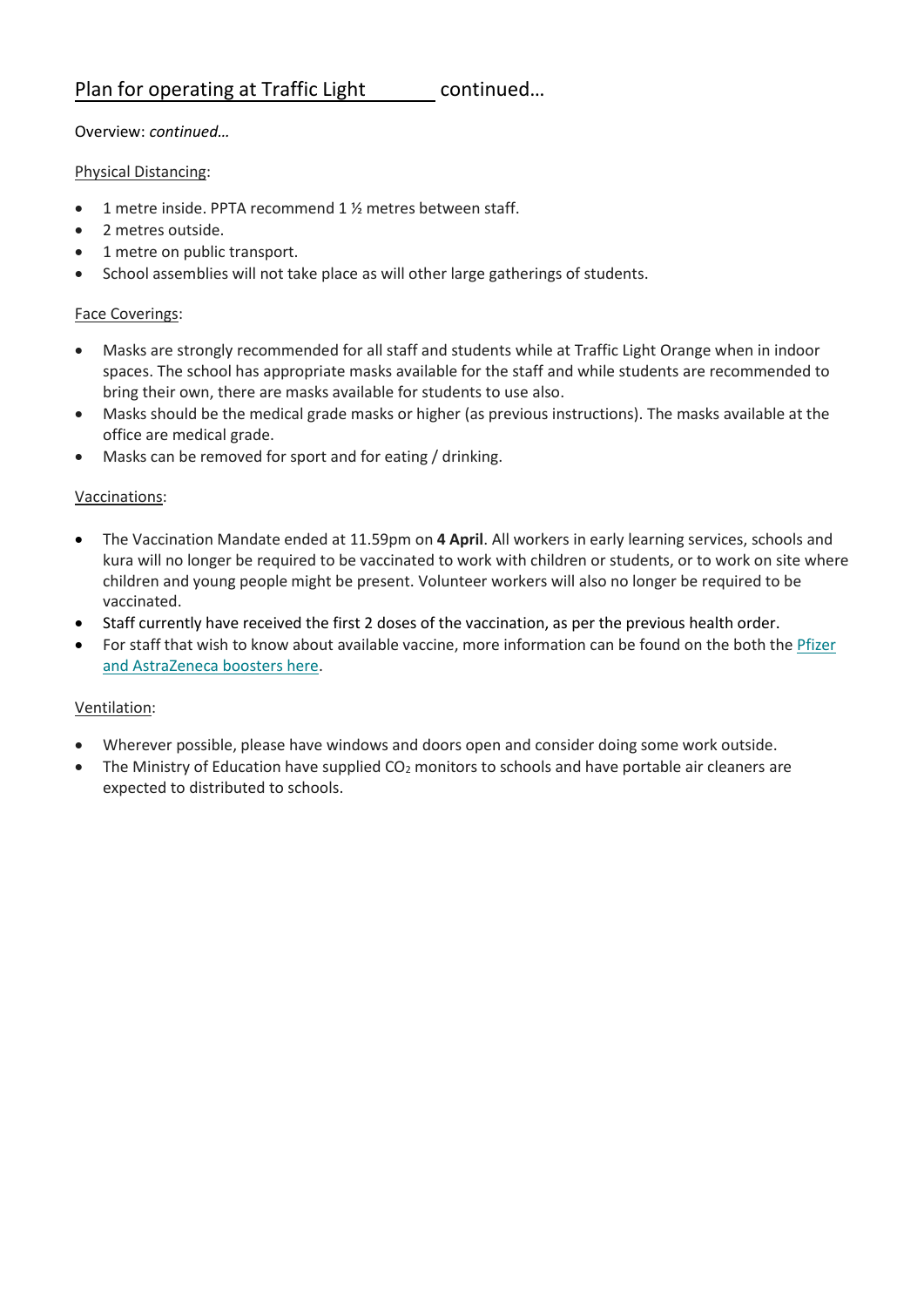|                                                                                         | <b>DESCRIBE WHAT WILL HAPPEN</b>                                                                                                                                                                                                                                                                                                                                                                                                                                                                                                                                                                                                                                                                                                                                                                                                                                                                                                                     | <b>WHO IS RESPONSIBLE</b>                                                                                                 |
|-----------------------------------------------------------------------------------------|------------------------------------------------------------------------------------------------------------------------------------------------------------------------------------------------------------------------------------------------------------------------------------------------------------------------------------------------------------------------------------------------------------------------------------------------------------------------------------------------------------------------------------------------------------------------------------------------------------------------------------------------------------------------------------------------------------------------------------------------------------------------------------------------------------------------------------------------------------------------------------------------------------------------------------------------------|---------------------------------------------------------------------------------------------------------------------------|
| What will be done to                                                                    | Staff Information:                                                                                                                                                                                                                                                                                                                                                                                                                                                                                                                                                                                                                                                                                                                                                                                                                                                                                                                                   |                                                                                                                           |
| manage risks from<br>restarting school in<br><b>Traffic Light Orange?</b>               | The updated plan for operating at Traffic Light Orange has<br>$\bullet$<br>been written in consultation with the Pandemic Planning<br>Team. The plan will be shared with all staff by the start of<br>Term Two.<br>Regular review of the Plan for operating at Traffic Light<br>$\bullet$<br>Orange and modifications made when necessary.<br>Other meetings e.g. with cleaners and caretaking staff as<br>$\bullet$<br>required. Regular communication with cleaning and<br>caretaking staff by Martine.<br>While scanning is no longer expected, Vistab should be<br>$\bullet$<br>used to sign out, if going off site (as normal).<br>Regular Principal contact with Board Chair.<br>$\bullet$<br>Staff to remain home if they are unwell.<br>$\bullet$<br>It is strongly recommended for Staff to wear a mask<br>$\bullet$<br>(particularly inside), although it is no longer necessary.                                                          | Principal.<br>Executive Officer.<br>Pandemic Planning Team as well<br>as Health and Safety Team.<br>Principal's Assistant |
|                                                                                         | Student Information:<br>Updates will continue to be shared with parents, including<br>$\bullet$<br>clear explanation of expectations operating at Orange,<br>particularly use of masks (being recommended) and<br>hygiene information.<br>Ongoing communication from Deans, Form Teachers and<br>$\bullet$<br>Subject Teachers.<br>Working with parents of children not keen to return to<br>$\bullet$<br>school, to advise that school is a safe place to be.<br>Attendance registers will be accurately collected tracking<br>$\bullet$<br>student attendance.<br>Students are not to attend if they are unwell.<br>$\bullet$<br>Cleaning:<br>Cleaning undertaken with concentration on all classrooms,<br>$\bullet$<br>toilets, public / high use areas, staff room and staff toilets.<br>Hand sanitiser is available in numerous places around<br>$\bullet$                                                                                      | Principal.<br>THA, PPT and BHI.<br>Executive Officer.<br>Caretaking and Cleaning staff.                                   |
|                                                                                         | school and will be placed in all classroom spaces.<br>Other protective items are available. Gloves can be<br>obtained from Martine.                                                                                                                                                                                                                                                                                                                                                                                                                                                                                                                                                                                                                                                                                                                                                                                                                  |                                                                                                                           |
| <b>Ensuring all workers</b>                                                             | Staff Information:                                                                                                                                                                                                                                                                                                                                                                                                                                                                                                                                                                                                                                                                                                                                                                                                                                                                                                                                   |                                                                                                                           |
| know how to keep<br>themselves safe from<br>exposure in Traffic<br><b>Light Orange?</b> | Safety plan developed and shared with all school staff.<br>$\bullet$<br>Pandemic Planning Team to review the plan.<br>$\bullet$<br>Staff briefings will keep staff informed. If needed, meetings<br>$\bullet$<br>to move online (to keep in touch with isolated staff).<br>Staff reminded of the good hygiene guidelines such as:<br>$\bullet$<br>Washing hands properly with soap for at least 20<br>$\circ$<br>seconds and drying them properly, especially on arrival<br>at school, using the bathroom, after blowing nose,<br>before eating and before going home.<br>To cover coughs and sneezes with their elbow or tissue<br>$\circ$<br>(thrown away immediately).<br>o Avoiding touching the face.<br>Masks are strongly recommended, particularly indoors.<br>$\bullet$<br>Masks should to be of the level of the medical masks or<br>higher and should be worn as well as used correctly. Refer<br>the appendix and posters around school. | Pandemic Planning Team.<br>Hosts of various meetings.                                                                     |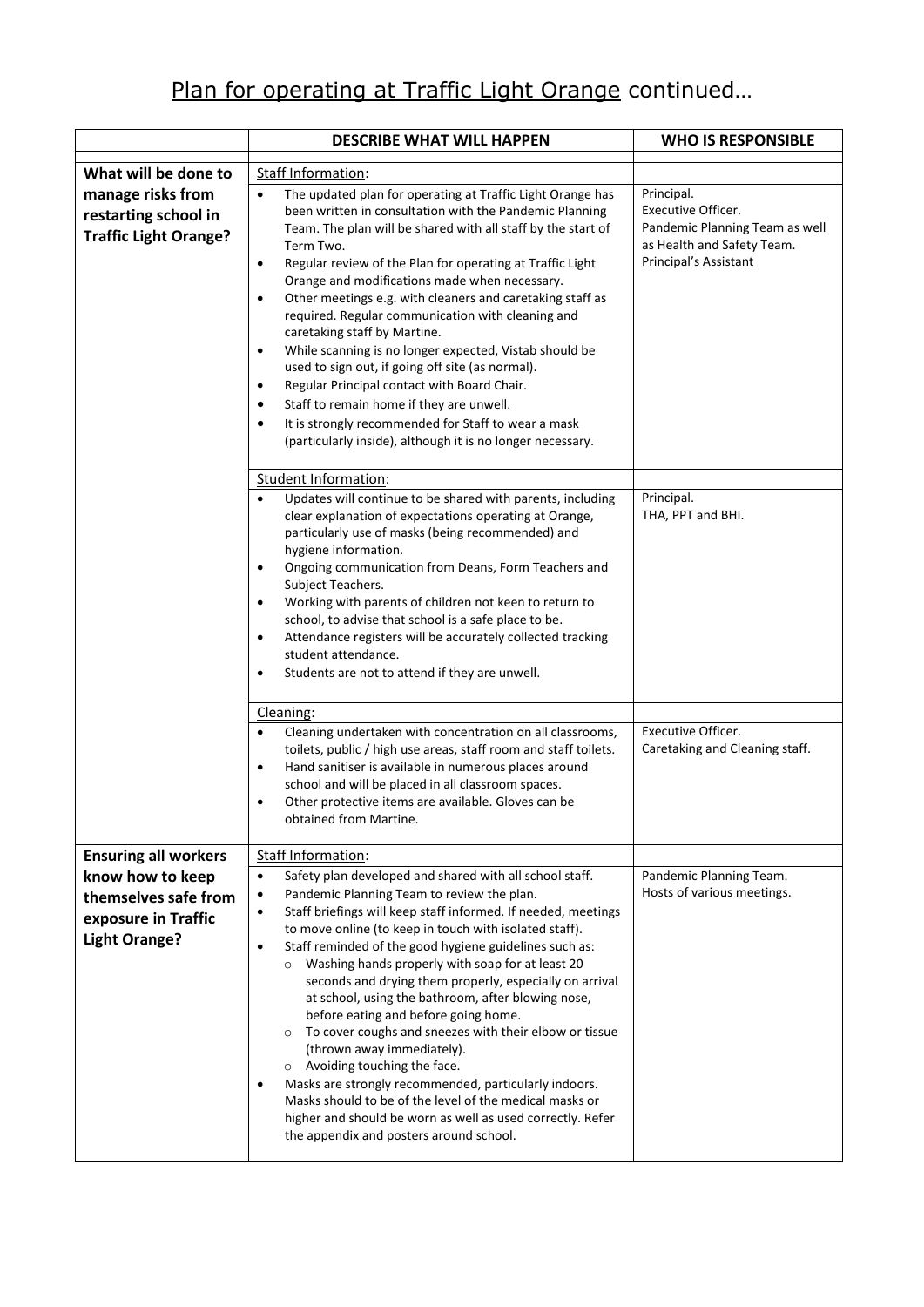|                             | <b>DESCRIBE WHAT WILL HAPPEN</b>                                                                                                     | <b>WHO IS RESPONSIBLE</b>                              |
|-----------------------------|--------------------------------------------------------------------------------------------------------------------------------------|--------------------------------------------------------|
| <b>Ensuring all workers</b> | Staff Check in:                                                                                                                      |                                                        |
| know how to keep            | Staff are still to use the Vistab system if leaving the school<br>$\bullet$                                                          | All staff.                                             |
| themselves safe from        | property to indicate they are off-site.                                                                                              |                                                        |
| exposure in Traffic         |                                                                                                                                      |                                                        |
| <b>Light Orange?</b>        | Staff Room and other Break Time spaces:                                                                                              |                                                        |
| Continued                   | Staff are to use their common sense regarding spacing in<br>$\bullet$<br>the staff room during break times.                          | Staff using staff room.<br>Cleaning staff.             |
|                             | Staff are not to share utensils and must stack their own<br>$\bullet$<br>utensils into the dishwasher. The dishwasher will be put on |                                                        |
|                             | after first break and second break.                                                                                                  |                                                        |
|                             | If possible, avoid leaving food in the fridge overnight.<br>$\bullet$                                                                |                                                        |
|                             | Surfaces will be sanitised as part of the cleaning process.<br>$\bullet$                                                             |                                                        |
|                             | Office / Administration and Senior Management spaces:                                                                                |                                                        |
|                             | Office staff to manage physical distancing in the office and<br>$\bullet$                                                            | Office / Admin staff.                                  |
|                             | foyer area, if necessary.                                                                                                            |                                                        |
|                             | Visitors on site must sign in, as normally, and asked to wear<br>$\bullet$<br>a mask (although it is not compulsory).                |                                                        |
|                             | First aid treatment will requires masks and gloves.<br>$\bullet$                                                                     |                                                        |
|                             |                                                                                                                                      |                                                        |
|                             | Classroom and other Spaces utilised by students:                                                                                     |                                                        |
|                             | Classrooms, specialist classrooms and Library:<br>Students keep the same equipment they may be using                                 | All teaching staff in their spaces.<br>Cleaning staff. |
|                             | $\bullet$<br>(such as scissors etc), for the period.                                                                                 |                                                        |
|                             | For shared equipment students wear gloves and wipe down<br>$\bullet$                                                                 |                                                        |
|                             | when finished. Where this is not possible workshop tools /                                                                           |                                                        |
|                             | machines for example must be wiped down between users.                                                                               |                                                        |
|                             | Computer keyboards, Chrome books and text books with<br>$\bullet$                                                                    |                                                        |
|                             | wipeable covers to be wiped after use.<br>Ongoing cleaning particularly door handles by staff and<br>$\bullet$                       |                                                        |
|                             | cleaners. Product will be available in classes to undertake                                                                          |                                                        |
|                             | cleaning of desks and other spaces each period class is                                                                              |                                                        |
|                             | used.                                                                                                                                |                                                        |
|                             | All desks, workstations, chairs and other surfaces will be<br>$\bullet$<br>cleaned and wiped down daily.                             |                                                        |
|                             | Staff and students to correctly wash hands regularly                                                                                 |                                                        |
|                             | throughout the day, especially after going to the toilet and                                                                         |                                                        |
|                             | before as well as after eating.                                                                                                      |                                                        |
|                             | Masks are strongly recommended for all inside classroom<br>$\bullet$                                                                 |                                                        |
|                             | spaces.<br>Ventilation is important in classroom spaces. As much as<br>$\bullet$                                                     |                                                        |
|                             | practical open windows.                                                                                                              |                                                        |
|                             | Gym and Sport:                                                                                                                       |                                                        |
|                             | Same details as for classrooms as well as:                                                                                           | Physical Education and Sports                          |
|                             | Gym activities are encouraged to limit contacts.<br>$\bullet$                                                                        | staff.                                                 |
|                             | Lunchtime sports activities and practices can take place,<br>$\bullet$<br>where possible limiting direct contact.                    |                                                        |
|                             | Northland Sport organised events have re-started and all of<br>$\bullet$                                                             |                                                        |
|                             | their safety plan / expectations will be adhered to.                                                                                 |                                                        |
|                             | All equipment will be wiped down after use. This includes<br>$\bullet$                                                               |                                                        |
|                             | the weight equipment in the Grind Box with a maximum of                                                                              |                                                        |
|                             | 15 students in at one time.                                                                                                          |                                                        |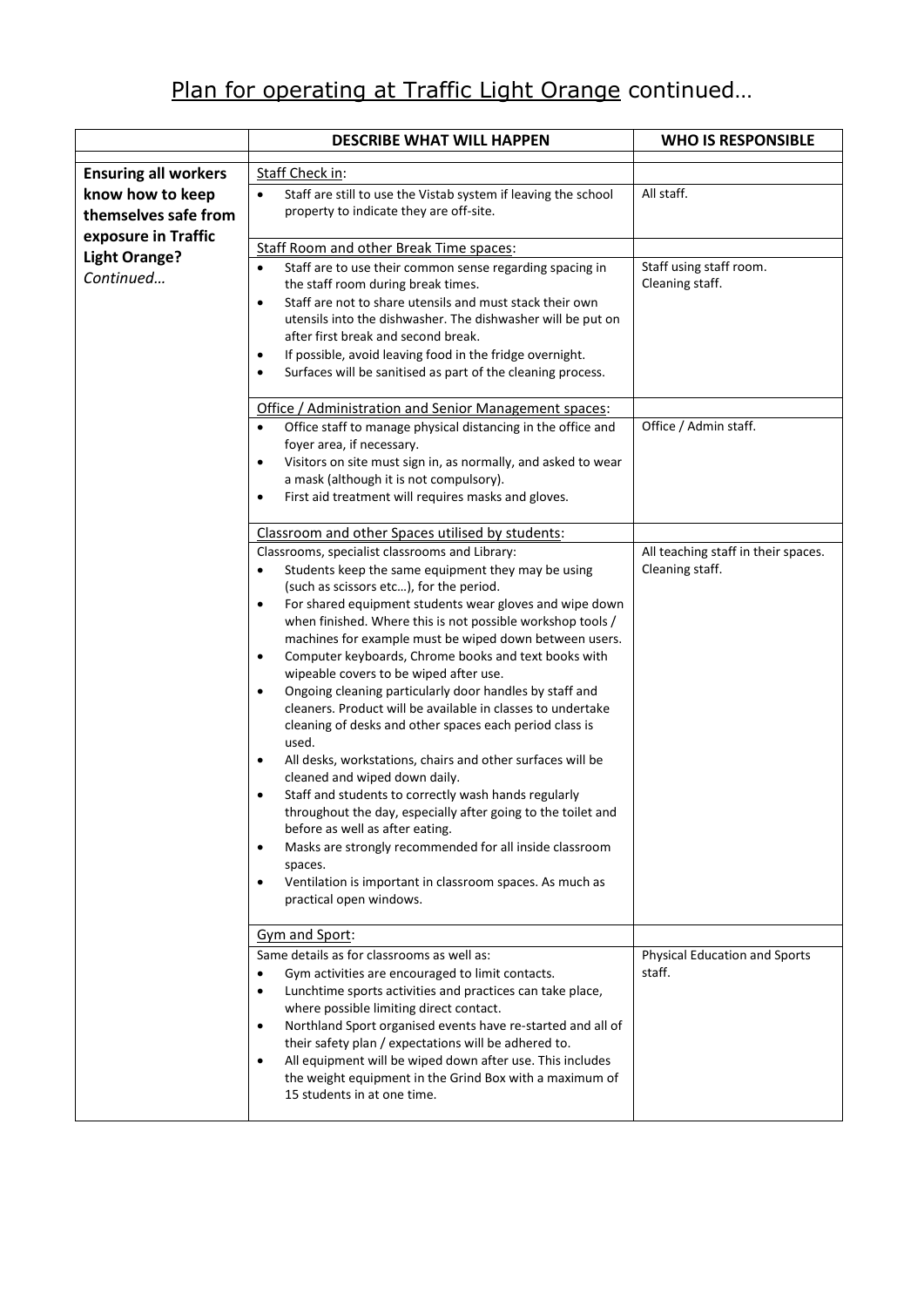|                                                                                         | <b>DESCRIBE WHAT WILL HAPPEN</b>                                                                                                                                                                                                                                                                                                                                                                                                                                                                                                                                                                                                                                                                                                                                                                                                                                                                                                                                                                                                                                                                                                                                                                                                                                                                                                                                                                          | <b>WHO IS RESPONSIBLE</b>                                    |
|-----------------------------------------------------------------------------------------|-----------------------------------------------------------------------------------------------------------------------------------------------------------------------------------------------------------------------------------------------------------------------------------------------------------------------------------------------------------------------------------------------------------------------------------------------------------------------------------------------------------------------------------------------------------------------------------------------------------------------------------------------------------------------------------------------------------------------------------------------------------------------------------------------------------------------------------------------------------------------------------------------------------------------------------------------------------------------------------------------------------------------------------------------------------------------------------------------------------------------------------------------------------------------------------------------------------------------------------------------------------------------------------------------------------------------------------------------------------------------------------------------------------|--------------------------------------------------------------|
| <b>Ensuring all workers</b>                                                             | <b>School Lunch Programme</b>                                                                                                                                                                                                                                                                                                                                                                                                                                                                                                                                                                                                                                                                                                                                                                                                                                                                                                                                                                                                                                                                                                                                                                                                                                                                                                                                                                             |                                                              |
| know how to keep<br>themselves safe from<br>exposure in Traffic<br><b>Light Orange?</b> | The school lunches programme continues under alert level<br>$\bullet$<br>Red.<br>Sanitiser will be stationed around the hub space.<br>$\bullet$<br>Staff on duty should start their duty by monitoring this<br>$\bullet$                                                                                                                                                                                                                                                                                                                                                                                                                                                                                                                                                                                                                                                                                                                                                                                                                                                                                                                                                                                                                                                                                                                                                                                  | Student Hub Manager and staff.                               |
| Continued                                                                               | space.<br><b>Physical Distancing:</b>                                                                                                                                                                                                                                                                                                                                                                                                                                                                                                                                                                                                                                                                                                                                                                                                                                                                                                                                                                                                                                                                                                                                                                                                                                                                                                                                                                     |                                                              |
|                                                                                         | Physical distancing as a guideline is at arm's length.<br>Staff and students to be reminded of physical distancing<br>maintained in the school spaces.<br>All visitors to the school need to sign in.<br>$\bullet$                                                                                                                                                                                                                                                                                                                                                                                                                                                                                                                                                                                                                                                                                                                                                                                                                                                                                                                                                                                                                                                                                                                                                                                        | Principal to remind.<br>Office / Admin.                      |
|                                                                                         | Hygiene for all Staff:                                                                                                                                                                                                                                                                                                                                                                                                                                                                                                                                                                                                                                                                                                                                                                                                                                                                                                                                                                                                                                                                                                                                                                                                                                                                                                                                                                                    |                                                              |
|                                                                                         | Staff to be reminded hands must be washed properly with<br>soap for at least 20 seconds and dried properly, especially<br>on arrival at school, using the bathroom, after blowing<br>nose, before eating and before going home.<br>Staff to cover coughs and sneezes with their elbow or tissue<br>$\bullet$<br>(thrown away immediately).<br>A reminder to staff to avoid touching their face and mask.<br>$\bullet$<br>Using windows to ventilate classrooms and other spaces.<br>$\bullet$<br>Staff are not to be at the school site if unwell (contact lan<br>$\bullet$<br>Butterworth as per usual for relief). Contact Health line<br>(0800 358 5453) or the Medical Centre (09) 439 8079 with<br>any symptoms of cough, sore throat, fever, sneezing or<br>runny nose. Also refer to note 1.<br>If staff come to school displaying signs of cold or flu, and<br>$\bullet$<br>require sending home, then the range of options available<br>to schools will kick-in to support staff.<br>Masks are mandatory. The masks need to be of the medical<br>$\bullet$<br>standard or higher. Masks should be worn and used<br>correctly. Refer the appendix and posters around school.                                                                                                                                                                                                                      | Principal<br>BHI for any cover.<br>All staff.                |
| <b>Ensuring students are</b>                                                            | Student Information:                                                                                                                                                                                                                                                                                                                                                                                                                                                                                                                                                                                                                                                                                                                                                                                                                                                                                                                                                                                                                                                                                                                                                                                                                                                                                                                                                                                      |                                                              |
| kept safe / keep<br>themselves safe from<br>exposure in Traffic<br>Orange?              | Students are not to attend if they are unwell. Students<br>$\bullet$<br>presenting as unwell will need to go home. Parents will be<br>phoned to arrange this.<br>Masks are strongly recommended and should be worn<br>$\bullet$<br>correctly and used correctly. Refer the appendix and<br>posters around school.<br>Having open windows to ventilate classrooms and other<br>$\bullet$<br>spaces.<br>Vaccinations are available for everyone from the age of 5.<br>$\bullet$<br>Distance / online learning will be available for students<br>$\bullet$<br>unable to return due to isolation or infection. This will<br>include hard packs for junior students and delivery of<br>chrome books to seniors (if necessary) to complete work<br>online.<br>When students enter the classroom, students should move<br>$\bullet$<br>to the desk that they normally sit at.<br>A roll will be entered on Kamar as soon as possible.<br>$\bullet$<br>Students using equipment, will use the same equipment for<br>٠<br>the class and wipe down at the end of the period.<br>Physical distancing is encouraged and students need be in-<br>$\bullet$<br>bounds, not out of bounds or off-site. Students are not to<br>share food or drink bottles.<br>Students are only able to leave school with parents /<br>$\bullet$<br>caregivers permission / knowledge and signing them out (as<br>per normal processes). | Parents.<br>Principal.<br>Students.<br>Staff and duty staff. |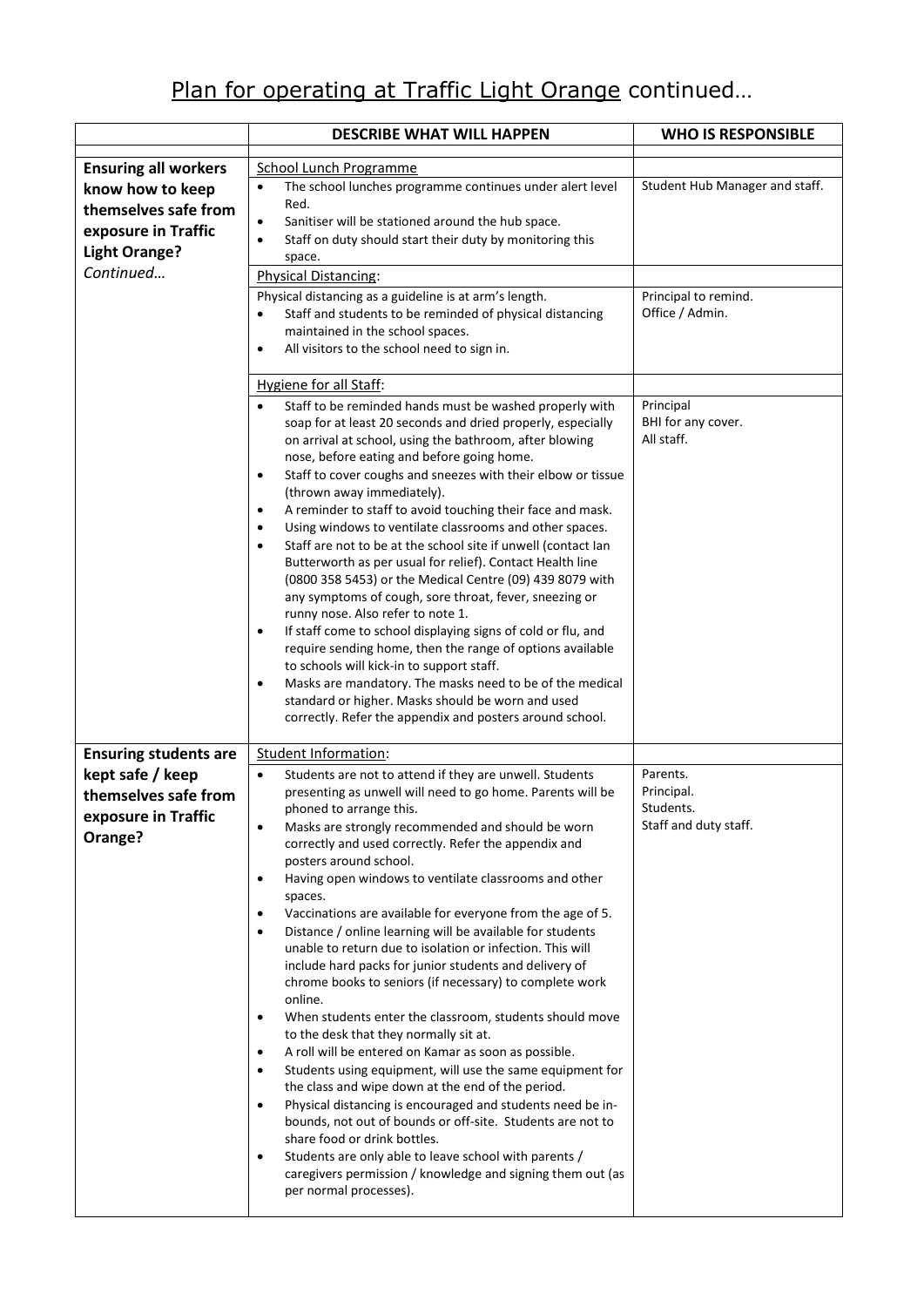|                                                                                                                                                | <b>DESCRIBE WHAT WILL HAPPEN</b>                                                                                                                                                                                                                                                                                                                                                                                                                                                                                                                                                                                                                                                                                                                                                                                                                                                                                                                                                                                                                                                                                                                                                                                          | <b>WHO IS RESPONSIBLE</b>                                                                           |
|------------------------------------------------------------------------------------------------------------------------------------------------|---------------------------------------------------------------------------------------------------------------------------------------------------------------------------------------------------------------------------------------------------------------------------------------------------------------------------------------------------------------------------------------------------------------------------------------------------------------------------------------------------------------------------------------------------------------------------------------------------------------------------------------------------------------------------------------------------------------------------------------------------------------------------------------------------------------------------------------------------------------------------------------------------------------------------------------------------------------------------------------------------------------------------------------------------------------------------------------------------------------------------------------------------------------------------------------------------------------------------|-----------------------------------------------------------------------------------------------------|
| <b>Ensuring students are</b>                                                                                                                   | School Transport (buses and Minivans):                                                                                                                                                                                                                                                                                                                                                                                                                                                                                                                                                                                                                                                                                                                                                                                                                                                                                                                                                                                                                                                                                                                                                                                    |                                                                                                     |
| kept safe / keep<br>themselves safe from<br>exposure in Traffic<br>Orange?                                                                     | When students enter the bus, the bus provider will supply<br>$\bullet$<br>hand sanitiser to be used and they sit in the same seats as<br>usual.<br>Masks are essential for students aged Year 12 or older, on<br>$\bullet$<br>school buses.<br>For the school minivans, a complete list of occupants must<br>$\bullet$<br>be supplied for each trip and hand sanitiser to be used.<br>Students are to space out the best that they can.                                                                                                                                                                                                                                                                                                                                                                                                                                                                                                                                                                                                                                                                                                                                                                                   | Ritchies buses.<br>Bus controller.<br>Staff involved in operating the<br>school van.                |
|                                                                                                                                                | $\bullet$                                                                                                                                                                                                                                                                                                                                                                                                                                                                                                                                                                                                                                                                                                                                                                                                                                                                                                                                                                                                                                                                                                                                                                                                                 |                                                                                                     |
| <b>Gathering</b><br>information on the<br>wellness of staff to<br>ensure that they are<br>safe to work in Traffic<br><b>Light Orange?</b>      | Staff briefings will continue. Staff will be reminded of<br>$\bullet$<br>hygiene measures and not to attend school if unwell as well<br>as the other measures to limit risk.<br>Wellbeing of staff continues to be a key aspect of planning.<br>$\bullet$<br>Opportunities to ask questions and seek clarification on<br>$\bullet$<br>issues or areas of concern.<br>Support process has been put into place for staff, students<br>$\bullet$<br>and parents, with the School Counsellor and Youth Worker<br>at school. Our Counsellor can be contacted directly on<br>02102720981. Staff with concerns about students are to<br>contact the appropriate Dean first.<br>Continued sharing of wellbeing and resilience websites and<br>$\bullet$<br>resources, such as EAP (phone 0800 327 669).<br>Workload of staff will be monitored by Lead Team, while<br>$\bullet$<br>operating at Red.                                                                                                                                                                                                                                                                                                                              | Principal.<br>Guidance team.<br>Office maintaining contact<br>register.                             |
| <b>Gathering</b><br>information on the<br>wellness of students<br>to ensure that they are<br>safe in Traffic Light<br>Orange?                  | Wellbeing will continue to be a key aspect of planning.<br>$\bullet$<br>Gatherings of students will be limited.<br>$\bullet$<br>Regular Care and Protection as well as Deans meetings will<br>$\bullet$<br>continue, including a focus on student wellbeing.<br>A support process will be put in place for any students of<br>$\bullet$<br>concern.<br>Workload and wellbeing of students will also be monitored.<br>$\bullet$                                                                                                                                                                                                                                                                                                                                                                                                                                                                                                                                                                                                                                                                                                                                                                                            | Principal and Lead Team.<br>Guidance Team and Deans.<br>Form Teachers.<br>HODs / TICs and teachers. |
| How will you operate<br>your school in a way<br>that keeps workers,<br>students and others<br>safefrom exposure<br>in Traffic Light<br>Orange? | Refer to the information on physical distancing and keeping<br>$\bullet$<br>safe at school, with the physical distancing being<br>undertaken.<br>Continuing the message of students and staff not coming to<br>$\bullet$<br>school if unwell.<br>Using windows to ventilate classrooms and other spaces.<br>$\bullet$<br>Continuing to remind parents to monitor their children for<br>$\bullet$<br>any symptoms and staying home as well as seeking advice<br>from Healthline.<br>Staff observing students that are unwell to contact the<br>$\bullet$<br>office and arrangements will be made for them to go home.<br>Ongoing cleaning and wiping of surfaces through the day<br>$\bullet$<br>and daily. Guidance from the Ministry of Education<br>bulletins and Ministry of Health is reviewed to be sure that<br>we are cleaning in the correct way.<br>Masks are strongly recommended and should be worn and<br>$\bullet$<br>used correctly. Refer the appendix and posters around<br>school.<br>Vaccinations and boosters are available for everyone from<br>$\bullet$<br>the age of 5.<br>Supplies of masks and gloves will be available for staff and<br>$\bullet$<br>students. These need to be used correctly. | Principal.<br>Pandemic Planning Team<br>Supervising staff.<br>Executive Officer.<br>Parents.        |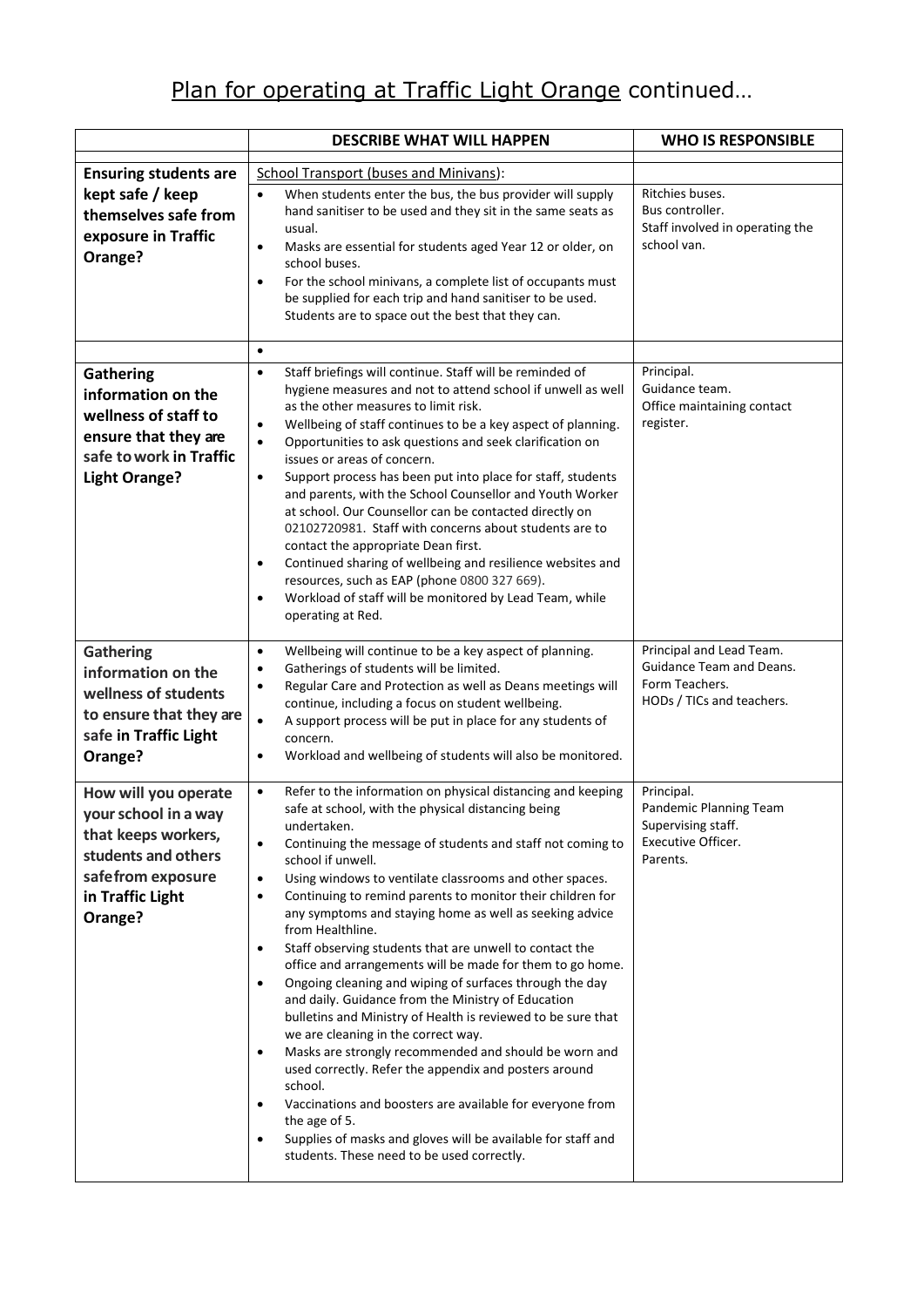|                                                                                                | <b>DESCRIBE WHAT WILL HAPPEN</b>                                                                                                                                                                                                                                                                                                                                                                                                                                                                                                                                                                                                                                                                                                                                                                                                                                                                                                                                                                                                                                                                                                                                                                                                                                                                                                                                                                                                                                                                                                                                                             | <b>WHO IS RESPONSIBLE</b>                                                 |
|------------------------------------------------------------------------------------------------|----------------------------------------------------------------------------------------------------------------------------------------------------------------------------------------------------------------------------------------------------------------------------------------------------------------------------------------------------------------------------------------------------------------------------------------------------------------------------------------------------------------------------------------------------------------------------------------------------------------------------------------------------------------------------------------------------------------------------------------------------------------------------------------------------------------------------------------------------------------------------------------------------------------------------------------------------------------------------------------------------------------------------------------------------------------------------------------------------------------------------------------------------------------------------------------------------------------------------------------------------------------------------------------------------------------------------------------------------------------------------------------------------------------------------------------------------------------------------------------------------------------------------------------------------------------------------------------------|---------------------------------------------------------------------------|
| <b>Contact tracing is no</b>                                                                   | <b>Contact Tracing:</b>                                                                                                                                                                                                                                                                                                                                                                                                                                                                                                                                                                                                                                                                                                                                                                                                                                                                                                                                                                                                                                                                                                                                                                                                                                                                                                                                                                                                                                                                                                                                                                      |                                                                           |
| longer required but<br>we will retain some<br>aspects.                                         | Student / family contact details will continue to be checked<br>$\bullet$<br>and updated.<br>Vistab to continue to be used to sign visitors in and out as<br>$\bullet$<br>per normal processes.<br>The roll of each class will be taken at the start of every<br>$\bullet$<br>period on Kamar.<br>Parents will be reminded to contact the school by ringing in<br>$\bullet$<br>the first instance, but any parents that arrive at the office<br>as well as any visitors will need to be signed in on Vistab.                                                                                                                                                                                                                                                                                                                                                                                                                                                                                                                                                                                                                                                                                                                                                                                                                                                                                                                                                                                                                                                                                 | Principals PA.<br>Class and form teachers.<br>Parents and other visitors. |
| How will you manage<br>an exposure or<br>suspected exposure<br>in Traffic Light<br>Orange?     | A reminder that anyone that is unwell to stay home and<br>$\bullet$<br>those with symptoms for a cold, blocked ears, cough,<br>sneezing, chills and a fever need to seek advice from Health<br>line (0800 358 5453) or the Medical Centre (09) 439 8079. If<br>students are in class with symptoms, they need to be sent<br>to the office to be sent home.<br>At the Orange Traffic Light Setting, only positive cases or<br>$\bullet$<br>household contacts will be required to isolate. All other<br>contacts are to monitor for symptoms as usual.<br>Currently Rapid Antigen Tests (R.A.Ts) are the primary<br>$\bullet$<br>method of undertaking tests. These are freely available at<br>the Dargaville Testing Station and the school now has<br>number available for staff use as well as students that<br>present unwell to the office.<br>If a case of Covid 19 is confirmed, Alana Scott will be the<br>$\bullet$<br>single point of contact for whanau or staff member. This<br>will also be the case of known household contacts.<br>She will contact the whanau or staff member to provide<br>$\circ$<br>them with the key information.<br>The information is included on an EXCEL spreadsheet to<br>$\circ$<br>enable managing return dates,<br>Positive cases are reported to the Ministry of Education<br>$\bullet$<br>One Point of Contact. For Tai Tokerau Kathy Corby<br>Kath.Corby@education.govt.nz and 027 251 0959), is the<br>Ministry person to contact.<br>Templates of letters will utilised to inform those that are<br>$\bullet$<br>contacts and steps to take. | Office maintaining contact<br>register.<br>Supervising staff.<br>Parents. |
| How will the<br>effectiveness of<br><b>Safety Plan and</b><br>processes /risk be<br>evaluated? | Staff feedback will be sought on how the safety plan is<br>$\bullet$<br>operating.<br>The Safety Plan will be reviewed by the Pandemic Planning<br>$\bullet$<br>Team and also the School Health and Safety Team.<br>Any changes necessary will be made and all staff informed.<br>$\bullet$                                                                                                                                                                                                                                                                                                                                                                                                                                                                                                                                                                                                                                                                                                                                                                                                                                                                                                                                                                                                                                                                                                                                                                                                                                                                                                  | Principal.<br>Pandemic Planning Team.<br>Health and Safety Team.          |
| How do these<br>changes impact<br>on the risks of the<br>work that staff<br>undertake?         | Pandemic Planning Team, Staff briefings / Meetings and<br>$\bullet$<br>CDF meetings will continue with opportunities for<br>questions to be asked.<br>HODs are the first port of call for staff with regards to<br>$\bullet$<br>curriculum learning and HODs should continue to keep in<br>touch with staff in their department as support.                                                                                                                                                                                                                                                                                                                                                                                                                                                                                                                                                                                                                                                                                                                                                                                                                                                                                                                                                                                                                                                                                                                                                                                                                                                  | Principal.<br>Pandemic Planning Team.                                     |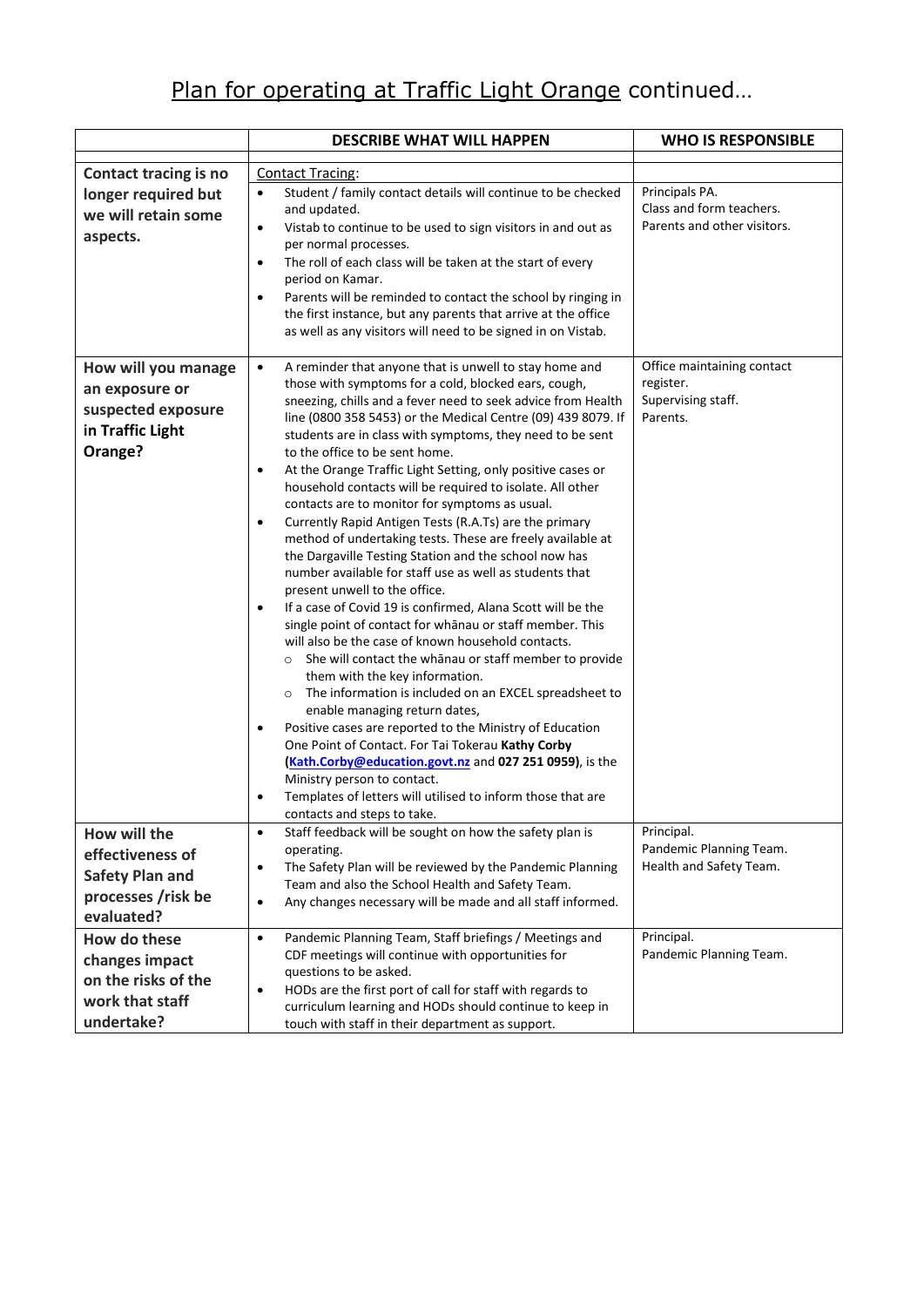|                      | <b>DESCRIBE WHAT WILL HAPPEN</b>                                                                                                                                                                                                                                                                                                                                         | <b>WHO IS RESPONSIBLE</b>                                  |
|----------------------|--------------------------------------------------------------------------------------------------------------------------------------------------------------------------------------------------------------------------------------------------------------------------------------------------------------------------------------------------------------------------|------------------------------------------------------------|
| <b>Communication</b> | With Staff:                                                                                                                                                                                                                                                                                                                                                              |                                                            |
|                      | Regular meetings, such as staff briefings, staff meetings and<br>$\bullet$<br>CDF meetings continue. If necessary we are able to move<br>these to Zoom.<br>Regular Kamar messages will be sent to staff updating on<br>٠<br>the number of positive cases and number of students<br>isolating.<br>Emails of updates to the plan will be shared with staff.<br>٠           | Principal and staff involved.                              |
|                      | With Parents:                                                                                                                                                                                                                                                                                                                                                            |                                                            |
|                      | Information provided to all parents on a regular basis, via e-<br>mail, Facebook, School Website and app.<br>Maintaining regular contact with classes via teachers, form<br>$\bullet$<br>teachers and deans.<br>Regular updates to families of students attending school,<br>$\bullet$<br>initially with important information for operating at Traffic<br>Light Orange. | Principal, classroom teachers,<br>form teachers and Deans. |
|                      | Signage:                                                                                                                                                                                                                                                                                                                                                                 |                                                            |
|                      | Signage is posted around the school including information<br>about precautions and correct handwashing as well as the<br>correct way to wear a mask.                                                                                                                                                                                                                     | Principal.<br>Caretaking and Cleaning Team.                |

#### **Preparation for Learning to continue with an identified positive case:**

The staff and students that will need to go into isolation, where practicable work online. Google Classroom has been agreed as the platform.

- When planning, teachers need to have the learning online (even when we are face to face) and that students isolating do the same work as students on site. Departments may wish to work together and smaller departments may wish to combine. Subjects with a high practical component may need to plan covering the theory work first.
- Google PLD has been available for staff (initially with the Teacher Only Days at the start of the year) and the next step is offering more personalised PLD to meet staff need.
- Teachers to take laptops home daily.
- Refurbished laptops for whanau have been advertised again, as an opportunity to purchase a device.

The lead team meet every morning at to confirm planning for the day. If there is a confirmed case reported, there will be staff and students needing to isolate, relievers will be used in the first instance. If the number of staff away cannot be covered by relievers, this may mean that classes are merged / collapsed as staff onsite supervising groups of students working online. This will be a flexible plan that will need to be reviewed daily. If there is not enough supervision of students available, a decision may need to be made in association with the Ministry of Education to close or 'roster home' certain year groups.

As outlined in the plan, the Lead Team will continue to consider staff as well as student wellbeing in the planning.

#### **Isolation Requirements**:

There are only 2 categories of isolation at Traffic Lights Orange - positive cases or household close contacts.

- For Positive Cases, the isolation is now 7 days.
- For Household Contacts the isolation is also 7 days, with testing on Day 3 and Day 7.

For any staff / students that have completed the isolation but remain unwell, they should continue to isolate.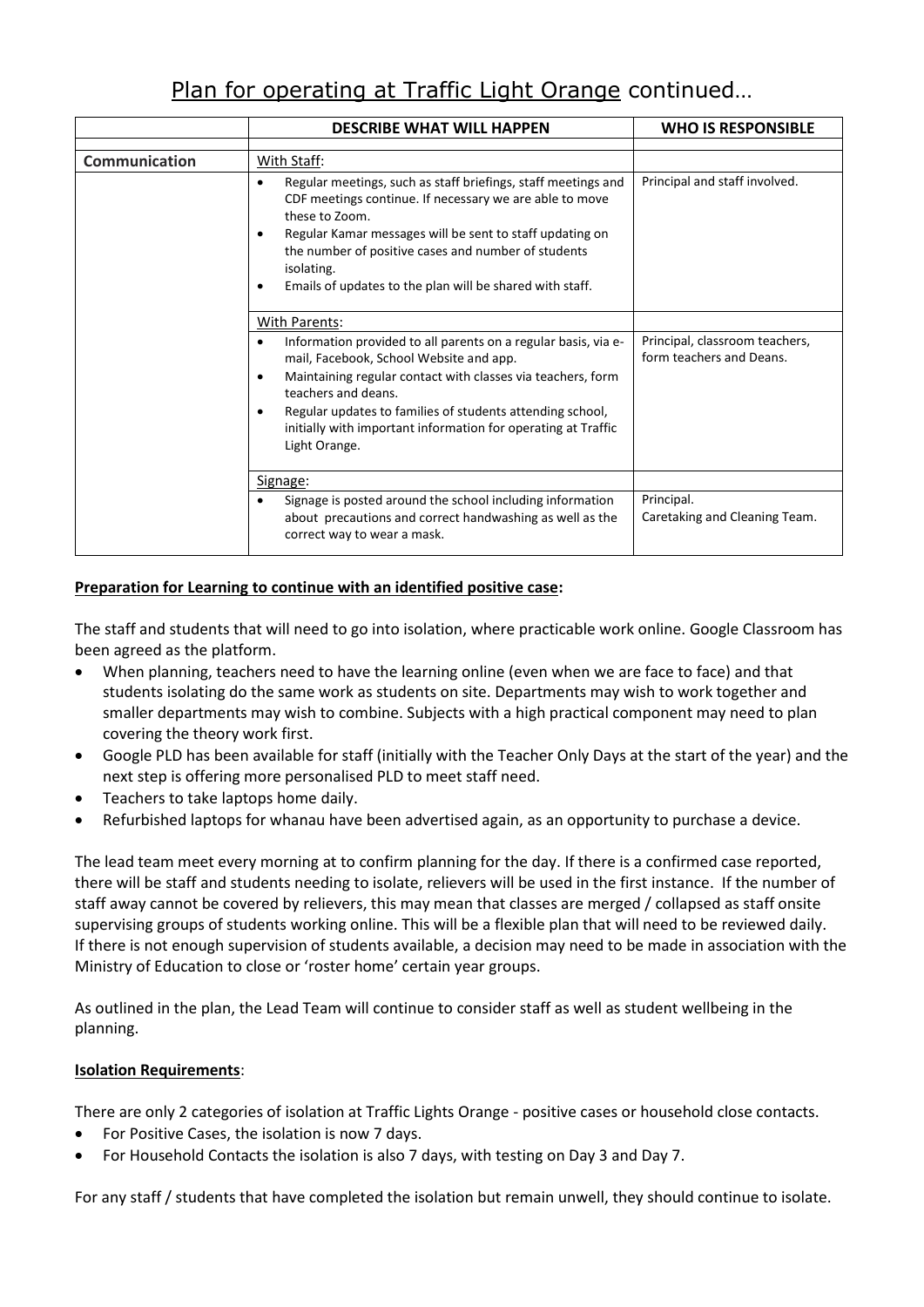Appendix 1:

#### **Face Masks / Covering:**

Mask wearing inside building is strongly recommended for all staff and students.

#### How to wear a mask (World Health Organisation)

[https://www.who.int/emergencies/diseases/novel-coronavirus-2019/advice-for-public/when-and-how-to-use](https://www.who.int/emergencies/diseases/novel-coronavirus-2019/advice-for-public/when-and-how-to-use-masks)[masks](https://www.who.int/emergencies/diseases/novel-coronavirus-2019/advice-for-public/when-and-how-to-use-masks)

- Clean your hands before you put your mask on, as well as before and after you take it off, and after you touch it at any time.
- Make sure it covers both your nose, mouth and chin.
- When you take off a mask, store it in a clean plastic bag. Don't use masks with valves.

#### Appendix 2:

#### **Ministry of Education Toolkit for Covid-19**:

Much of the planning, if a positive case is identified, will follow steps outlined in the document "Managing Covid-19: A Public Health Toolkit for Schools and Kura"

The Flowchart for Roles and Responsibilities is below and the link to the full booklet for your information is also below. A hard copy will be placed in the staff room as well as a hard copy at the school office.



[https://assets.education.govt.nz/public/Documents/COVID19-files/Schools/Managing-COVID-19-A-public](https://assets.education.govt.nz/public/Documents/COVID19-files/Schools/Managing-COVID-19-A-public-health-toolkit-for-schools-and-kura.pdf)[health-toolkit-for-schools-and-kura.pdf](https://assets.education.govt.nz/public/Documents/COVID19-files/Schools/Managing-COVID-19-A-public-health-toolkit-for-schools-and-kura.pdf)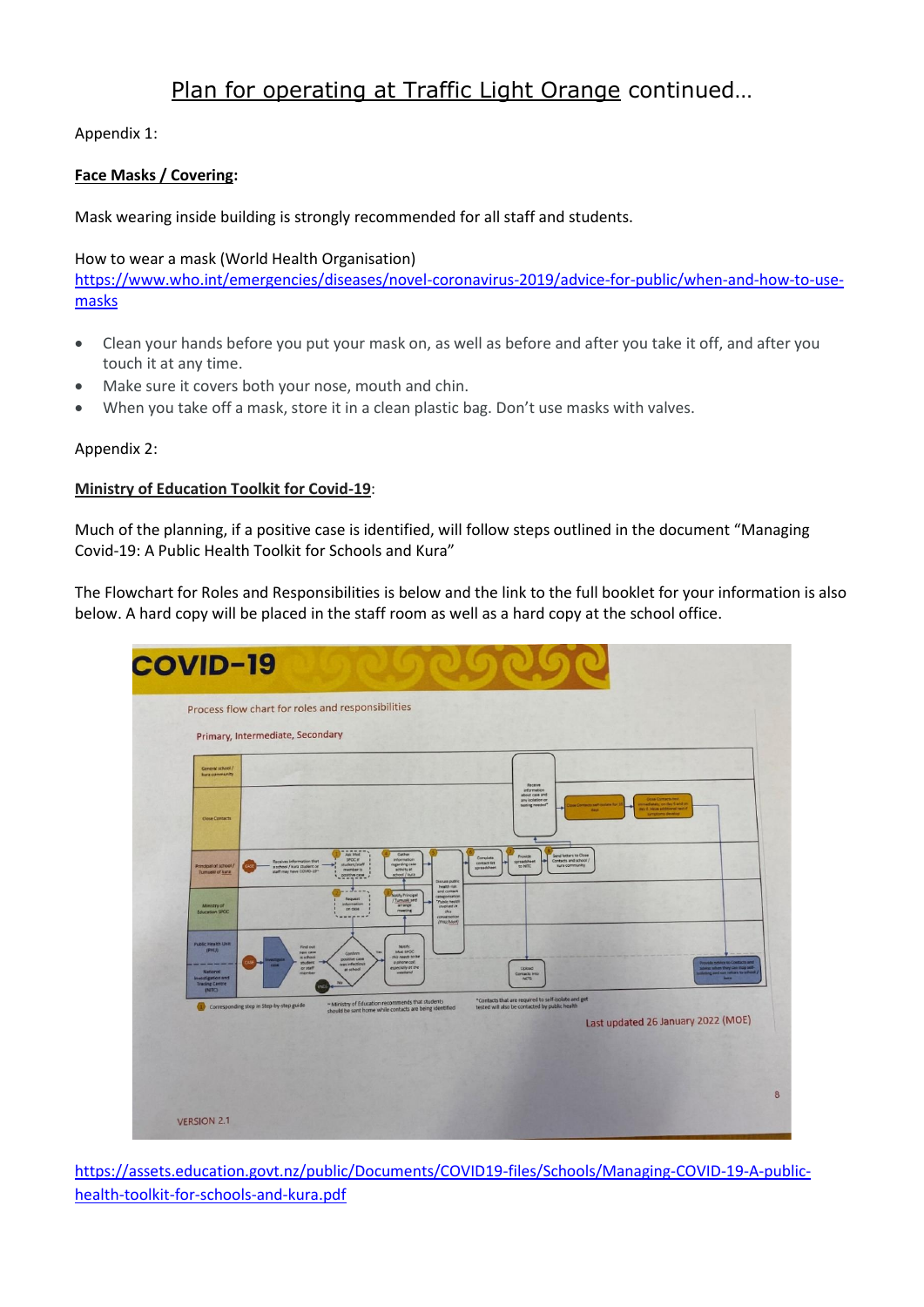## Removal of Vaccination Mandate - Risk Assessment and Mitigation

The government has announced the removal of the vaccination mandate for all staff and volunteers working with students. From 11.59pm on Monday 4 April Covid vaccinations are no longer needed for education workers.

| <b>IDENTIFIED RISK</b>                                                        | <b>DESCRIBE WHAT WILL HAPPEN</b>                                                                                                                                                                                                                                                                                                                                                                                                                                                                                                                                                                                                                                                                                                                                                                                                                                                                                                                                                                                                                                                                                                                                               | <b>WHO IS RESPONSIBLE</b>                                   |
|-------------------------------------------------------------------------------|--------------------------------------------------------------------------------------------------------------------------------------------------------------------------------------------------------------------------------------------------------------------------------------------------------------------------------------------------------------------------------------------------------------------------------------------------------------------------------------------------------------------------------------------------------------------------------------------------------------------------------------------------------------------------------------------------------------------------------------------------------------------------------------------------------------------------------------------------------------------------------------------------------------------------------------------------------------------------------------------------------------------------------------------------------------------------------------------------------------------------------------------------------------------------------|-------------------------------------------------------------|
| Staff with health concerns or of Higher<br>Risk (such as Immune Compromised). | Overall our staff has a high rate of vaccinations. Due to the previous mandate, all staff have<br>$\bullet$<br>had 2 vaccinations and many have also had the booster vaccination.<br>Continued observance of the good hygiene guidelines such as:<br>$\bullet$<br>o Washing hands properly with soap for at least 20 seconds and drying them properly,<br>especially on arrival at school, using the bathroom, after blowing nose and before eating.<br>To cover coughs and sneezes with their elbow or tissue (thrown away immediately).<br>Avoiding touching the face.<br>Masks continue to be mandatory for all staff inside buildings (the staff room is identified as a<br>$\bullet$<br>space where this is not necessary).<br>Observing physical distancing at least 1.5 metres.<br>$\bullet$<br>R.A.T's are available for all staff to have at home for testing. Alana has supplies of these<br>available.<br>Anyone that is unwell to stay home and those with symptoms for a cold, blocked ears,                                                                                                                                                                      | Principal<br>Senior Management<br>All staff.                |
| Students with health concerns or of                                           | cough, sneezing, chills and a fever need to seek advice from Health line (0800 358 5453) or<br>the Medical Centre (09) 439 8079.<br>Individual plans may need to be put in place, with medical advice for staff that are at higher<br>risk.<br>High Vaccination rate of staff, as outlined above.<br>$\bullet$                                                                                                                                                                                                                                                                                                                                                                                                                                                                                                                                                                                                                                                                                                                                                                                                                                                                 | Principal                                                   |
| Higher Risk (such as Immune<br>Compromised).                                  | Continued observance of the good hygiene guidelines such as:<br>$\bullet$<br>o Washing hands properly with soap for at least 20 seconds and drying them properly,<br>especially on arrival at school, using the bathroom, after blowing nose and before eating.<br>To cover coughs and sneezes with their elbow or tissue (thrown away immediately).<br>Avoiding touching the face.<br>Observing physical distancing at least 1.5 metres.<br>$\bullet$<br>Masks continue to be mandatory for all students inside buildings (unless they have an<br>approved exemption).<br>Individual plans may need to be put in place, with medical advice for sudents that are at<br>higher risk.<br>Parents to be reminded that students should not come to school if unwell and those with<br>$\bullet$<br>symptoms for a cold, blocked ears, cough, sneezing, chills and a fever need to seek advice<br>from Health line (0800 358 5453) or the Medical Centre (09) 439 8079.<br>If students are in class with symptoms, they need to be sent to the office to be sent home.<br>Parents picking students up for being symptomatic, will be offered a Rapid Antigen Test to<br>take home. | Senior Management<br>Office Staff.<br>Parents.<br>Students. |